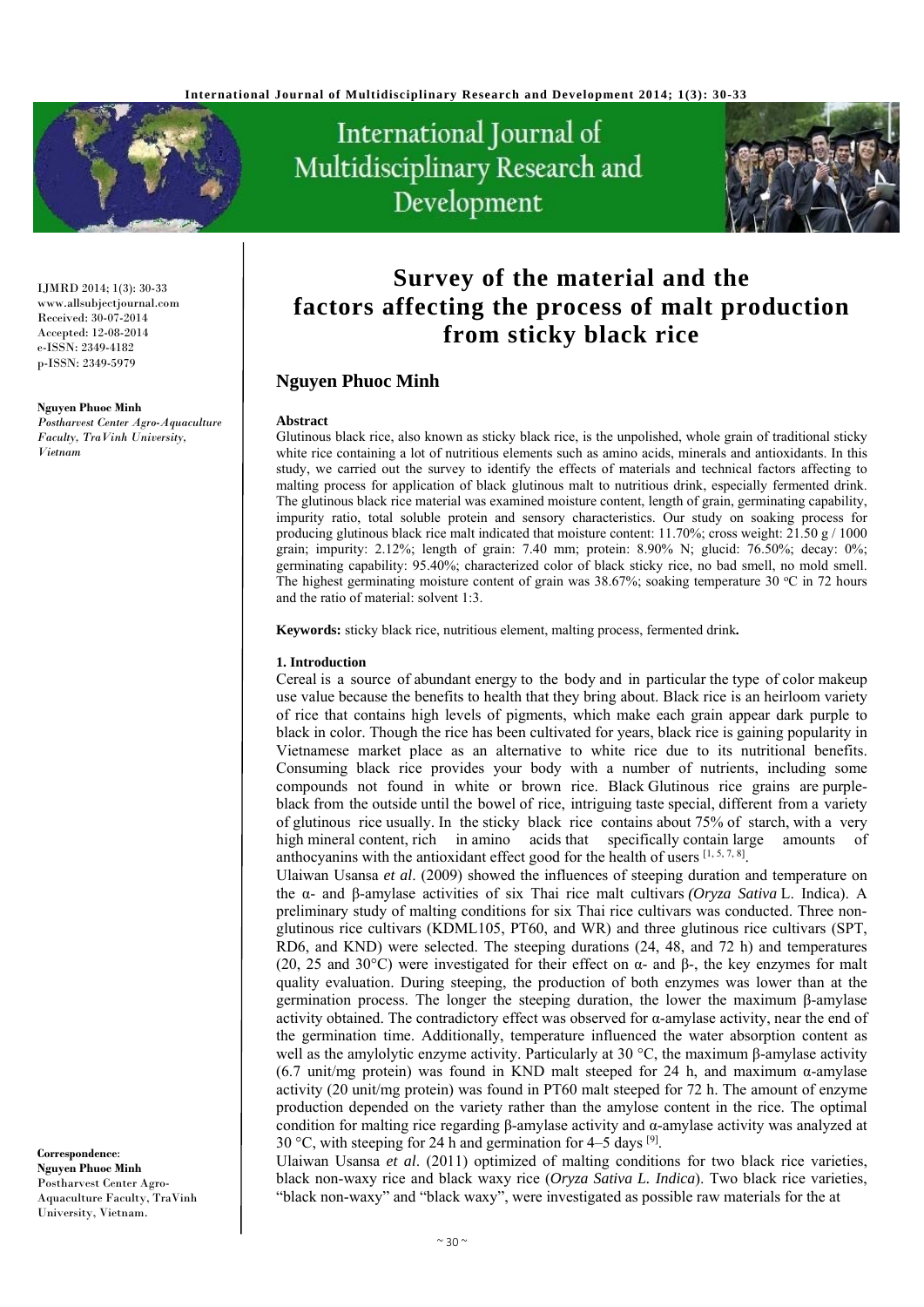International Journal of Multidisciplinary Research and Development

three levels: adjustment degrees of steeping were 38, 41, and 44%, germination times were 6, 7, and 8 days, and the temperatures were 20, 25 and 30 °C. At the end of the germination process, all samples were kilned at 50 °C for 24 h, and shoot/rootlets were removed before a detailed quality assessment was performed. Data analysis was performed using the Design Expert Statistic Program. The optimal conditions found for both rice varieties were as follows: germination time of 8 days at 30 °C and 44% grain moisture. Although the extract yield, and α-amylase and β-amylase activities of both rice malts were lower than barley malt, the higher activity of limit-dextrinase enzyme and apparent attenuation limit (AAL), which was higher than 80%, suggests that rice malt has potential for use in brewing [10].

Heidi Mayer *et al*. (2014) studied production of a scarifying rice malt for brewing using different rice varieties and malting parameters. This study was conducted to produce rice malt suitable for beer brewing. An all-rice beer would be particularly appealing to individuals with celiac disease because rice does not contain gluten proteins. Furthermore, rice malt could also contribute to new beer flavors and brands. A screening of 10 rice varieties was conducted. The varieties Balilla and Centauro were found to be suitable for the production of an all-rice malt beer without the need of exogenous enzymes. They were characterized by a low diastatic power but nevertheless they saccharified well, likely due to other endogenous amylolytic enzymes such as limit dextrinase and  $\alpha$ -glucosidase. The addition of CaCl<sub>2</sub> and lactic acid during mashing lowered the pH value and increased saccharification. However, the Balilla variety saccharified without the need of these additives. We also show that the soluble nitrogen and free amino nitrogen content of rice malt wort can be increased by the incorporation of the acrospires and rootlets during mashing [2].

In preparation for the development of products from this source material, original research we surveyed the only digest the storage of raw materials and the effects of the conditions of germination in the creation process of glutinous black rice malt.

### **2. Material and Methods 2.1 Raw material**

Glutinous black rice varieties (*Oryza Sativa* L.) was purchased at plant protection station in the Vinh Hung district, Long An province ; cultivated fields of Long An province in the Mekong Delta, Vietnam [3, 4, 6, 7, 8].



**Fig 1:** Glutinous black rice

# **2.2 Research method**

## **2.2.1. Survey the physiochemical characteristics of glutinous black rice grain**

To ensure quality and stability of material before malt production, glutinous black rice grain should be carefully examined.

# **2.2.1.1. Determine moisture content of grain**

Moisture content measurement method under Nzelibe and Nwasike. Weigh approximately 20 g of seeds and finely. Mix carefully to get 5 g dry clean cup to know in advance the weight. Cover and weight to weight with an accuracy of  $0.001$ g. open lid and place into the installed drying temperature 105 <sup>o</sup>C start timing when drying reaches temperatures above. Drying for 3 hours taking the cup off the cooling equipment of room temperature for about 20 minutes and then weigh. Drying time 1 again again and again with an accuracy of 0.001 g.

Moisture content of grain:

$$
W = \frac{m_1 - m_2}{m_2} \times 100, \, \%
$$

# **2.2.1.2. Determine length of grain**

Weight 20 g samples of rice grain 50 randomly bring peeled. Use a caliper to measure the length 50 grains of rice to flip and then calculate the average length of a grain of rice. The measure is divided into the smallest rate by 0.01. Length of grain is determined as following formula:  $I = L/50$ , (mm)

Whereas: 1 is the average length; L is the total length of 50 grains.

# **2.2.1.3. Determine cross weight of grain**

Absolute volume is determined by count and weight of 1000 seeds. After having sampled medium stir cubes peeled repeatedly staging all over the tray. Use the rod wiper blades 2diagonals. Accurate counts in the first triangle 2 250 grain and then included in 250 counties in the triangle area, is the mass of the particle is 500 m1 (g). Do the same with the remaining two opposite triangles ta be m2 (g). If the difference between two results of 2 samples of 500 grains does not exceed 5%, then accept the return in excess of 5%, then to proceed again.

## **Cross weight of grain:**

 $X=(m1 + m2) * (100 - W)/100$ , (g/1000 grain)

Whereas: X: weight of 1000 grains; m1, m2: weight of 500 grains; W: moisture of grain.

## **2.2.1.4. Determine germinating capability of grain**

Germinating capacity is determined by the method of Aubrey. Put 2 sheets of filter paper to apetri for 100 grains should analyze on staging are then sealed the lid to avoid moisture escape. For exactly 8 ml, 4 ml of water into the cover and fasten the lid to avoid evaporation of water and sealed in plastic bags. To sample in a chamber temperature of 20  $^{\circ}$ C. After 24 hours, 48 hours, 72 hours, since the start of experiments taking out counting the seeds have germinated this and removed immediately. After each take the sealed bag to leave. The seeds have germination is defined as follows: open the cover plate and remove the seeds have germinated and signs have germinated when visible sprouts or root. If not found then sprouts treated as counties have yet to germinate.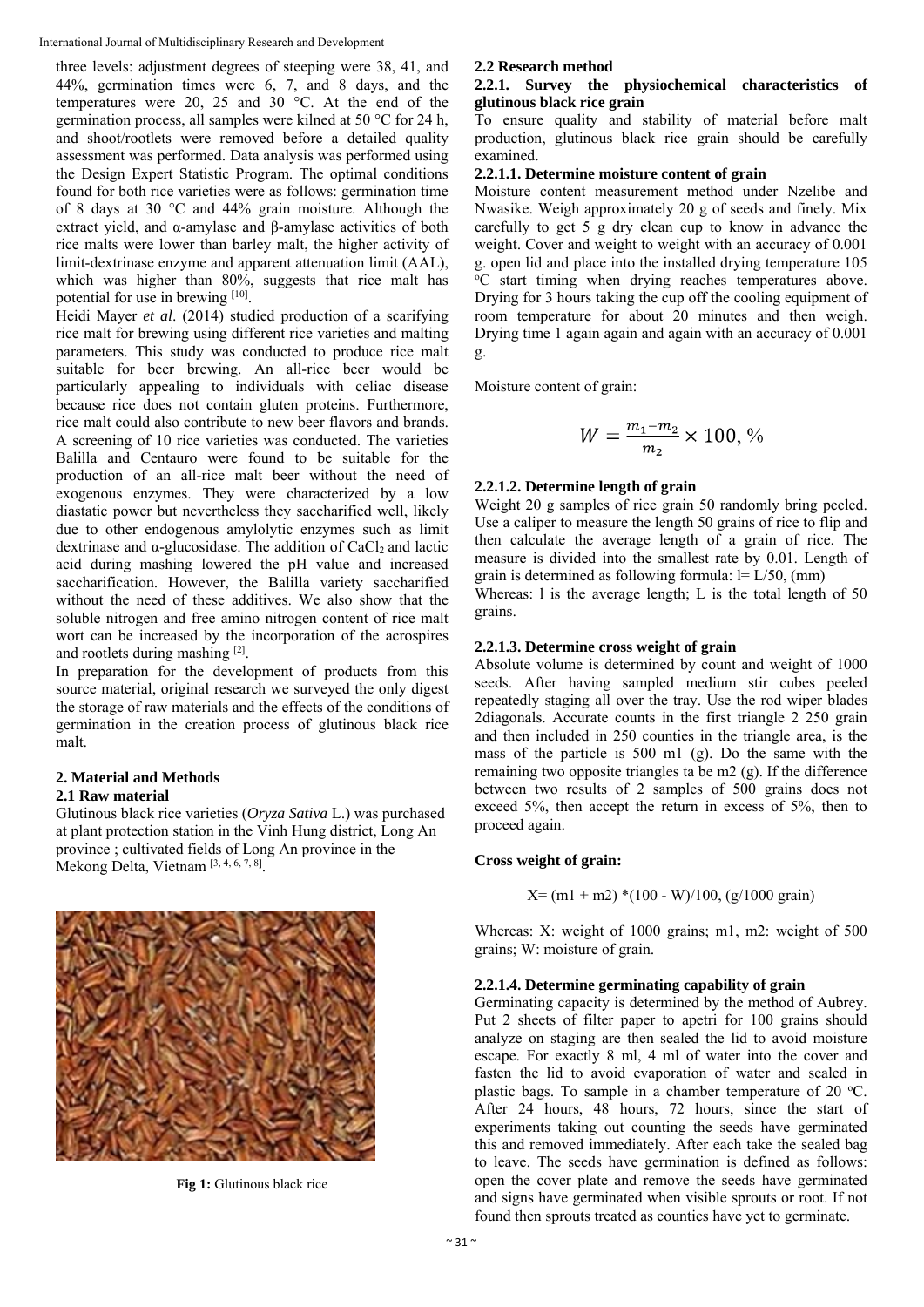#### International Journal of Multidisciplinary Research and Development

### **Germinating ratio after 72 hours soaking:**

Germinating ratio =  $n_{24} + n_{48} + n_{72}/400 \times 100$ , % Where as  $n_{24}$ ,  $n_{48}$ ,  $n_{72}$  are germinated grains in 4 Petri dishes after 24, 48, 72 hours. Mean germinating time, MGT:

$$
MGT = \frac{n_{24} + 2 \times n_{28} + 3 \times n_{72}}{n_{24} + n_{48} + n_{72}}
$$

Speed of germination = 10/MGT.

#### **2.2.1.5. Analyze physiochemical parameters**

- Impurity is identified by visual and screening;
- Decay is identified by visual;
- Total protein is identified by Kjeldalh method;
- Color and flavor is identified by sensory evaluation TCVN 594 – 2004.

# **2.2.2. Different factors affecting to malt germination**

**2.2.2.1. Effect of glutinous black rice: solvent to malt germination:** Experiments in order to find out the ratio of raw material and water soaked optimum but still ensure sufficient absorbent granules.

Survey sample mass is 100 g with initial raw material humidity is 11.7%. The ratio of change in turn is 1: 2; 1: 3; 1: 4; 1: 5; in certain conditions, the water temperature is 30  $^{\circ}$ C immersion, immersion time 12 hours, stirring the mix 30 minutes at a time. Humidity measurement conducted 4 samples after every 2 hours.

## **2.2.2.2. Effect of soaking time to malt germination**

Experimental survey of seed soaking time to reach moisture to germinate. Survey sample mass is 100 g with initial humidity is 11.7%. Soaking time prospecting in turn is 12 hours, 24hours, 36 hours, 48 hours, 60 minutes, 72 hours; in certain conditions, the water temperature dipping  $30^{\circ}$ C, the ratio of ingredients: solvents retrieved results from experiments on the mixing conditions, 30 minutes at a time. Moisture was determined after every 12 hours

Data were processed statistically using the Stat graphics software 3.0.

### **3. Results and Discussion**

**3.1. Physicochemical characteristics of glutinous black rice material**: Through table 1, we find: the moisture of wheat by 11.70% moisture is safe to preserve seeds, at room temperature, aeration is not perverse phenomenon occurs. The absolute mass of the higher the rice endosperm ratio as much leverage ratio of raw materials in the manufacture of larger. The absolute mass of the grains of glutinous black rice is lower than the absolute volume of rice, blue (33-37 g/1000 seeds) should the ratio of disposed of glutinous black rice is higher than the remaining rice. Raw glutinous black rice used in the experiments was the same rice bought in plant protection Stations Vinh Hung district, Long An province should the ratio of impurities (sand, stone, gravel, straw, grain, nuts ... the half empty) was 2.12% demonstrates a relatively clean fuel. Black glutinous rice with protein ratio 8.90% in humidity 11.70% higher than ordinary rice (5.8%-7.7% in humidity 14%). Glutinous black rice when removing layers of husk, grain of rice black-purple flip (science has proven this bold colours, the iron content and the higher the anthocyanin) this is also the prominent characteristics of the varieties of glutinous rice paddy is often compared to black. Based on the classification

according to grain length TCVN 592-2004 black glutinous rice grains, length is 7.4 mm shall be classified as very long grain rice. Black Glutinous rice harvest has not long ago should not have damaged phenomenon of color odor, retains the color characteristic smell of raw materials.

**Table 1:** Physicochemical characteristics of glutinous black rice material

| Parameter                                               | <b>Result</b>                                                |  |  |  |
|---------------------------------------------------------|--------------------------------------------------------------|--|--|--|
| Moisture $(\% )$                                        | 11.70                                                        |  |  |  |
| Cross weight $(g/1000 \text{ grain})$                   | 21.50                                                        |  |  |  |
| Impurity $(\% )$                                        | 2.12                                                         |  |  |  |
| Length (mm)                                             | 7.40                                                         |  |  |  |
| Protein (%N)                                            | 8.90                                                         |  |  |  |
| Glucid $(\% )$                                          | 76.50                                                        |  |  |  |
| Decay $(\% )$                                           |                                                              |  |  |  |
| Germinating capability (%)                              | 95.40                                                        |  |  |  |
| Color of glutinous black<br>paddy                       | Characterized color of paddy                                 |  |  |  |
| Color of dehusked<br>unpolished glutinous black<br>rice | Black pink color                                             |  |  |  |
| Color of polished glutinous<br>black rice               | Dark black color                                             |  |  |  |
| Smell                                                   | Special flavour of paddy, no<br>strange smell or mold smell. |  |  |  |

### **3.2. Different factors affecting to germinating malt. 3.2.1. Effect of material: solvent to germinating capability of glutinous black rice**

**Table 2:** Effect of material: solvent to germinating capability of glutinous black rice

| Glutinous black rice:<br>water            | 1:2                | 1:3                          | $1 \cdot 4$ | $\cdot$ 5          |
|-------------------------------------------|--------------------|------------------------------|-------------|--------------------|
| Moisture after soaking<br>$\frac{1}{2}$ . | 15.12 <sup>b</sup> | $17.08^a$ 17.27 <sup>a</sup> |             | 17.45 <sup>a</sup> |

a, b: performed the differences of the values in the same row with 5% significance level.



**Fig 2:** Effect of material: solvent to germinating capability of glutinous black rice

By table 2 & figure 2, the results showed: in rice ratio: water immersion is 1: 2, the moisture after dipping as low as the water penetrates the pod into the little particles lead to low germination capacity. In the ratio of rice to water: soak 3 is 1: 1:1, 4, 5 then the moisture gain after soaking is the largest difference and no statistically significant at the 95% probability level. So we chose rice ratio: water immersion is 1:3 for the next survey.